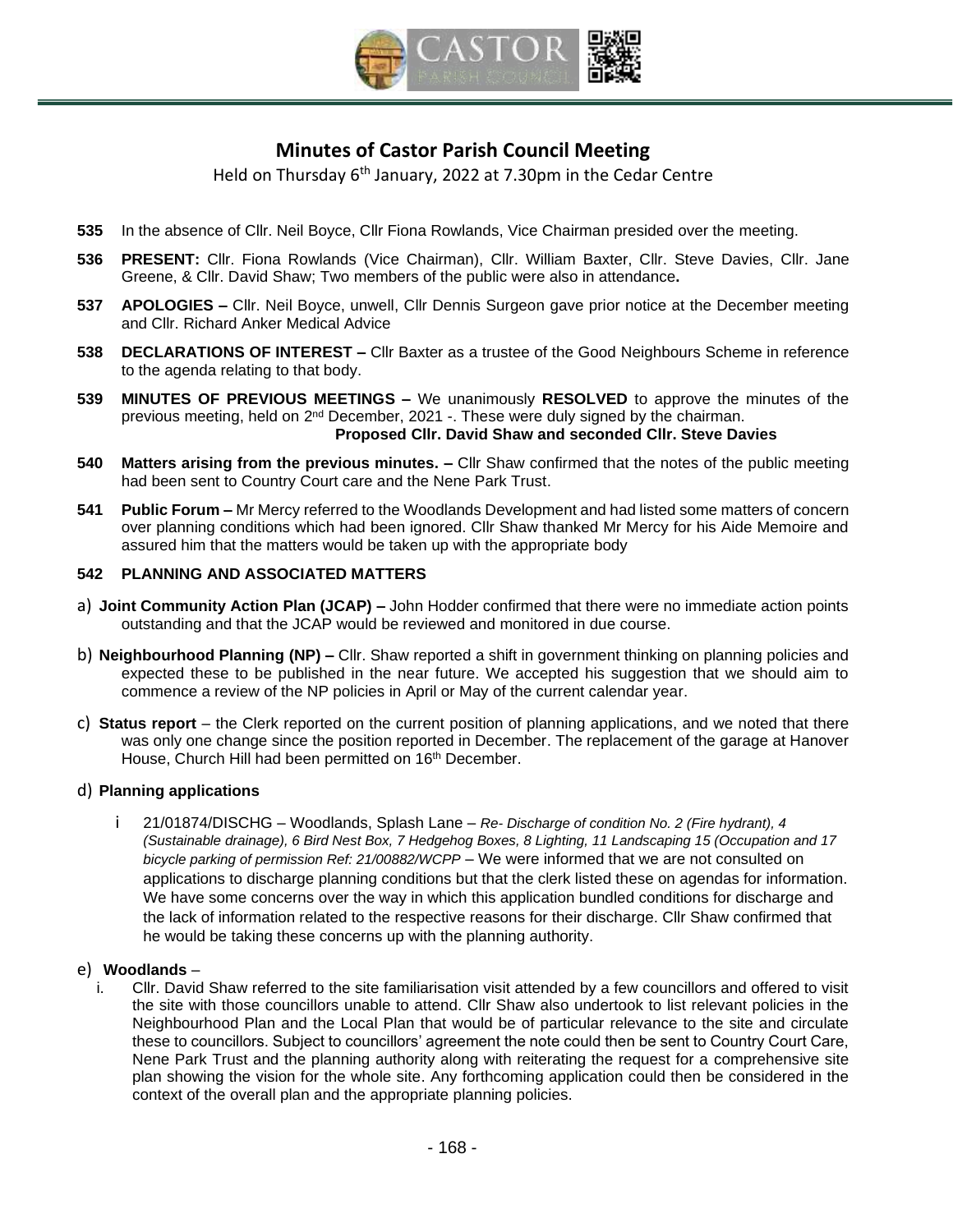#### **543 LAND & ALLOTMENTS:**

- a) Tweentowns Fencing plans for the site needed to be reconsidered and we were informed of the intention to produce a plan for approval by the parish council incorporating the requirements of Public Rights of Way and the needs of the nature recovery plan.
- b) **Tree Safety**  The vice Chairman confirmed that the Ash Tree had been pollarded and that the associated retrieved wood had been taken to the Coppice.
- c) **Public Rights of Way - existing & possible extension**  conscious that our chairman had been in discussion with relevant officers at the city council we again deferred consideration of this matter to the February meeting.

## **544 HIGHWAYS**

a) **Observations from Councillors –** Cllr. Jane Greene referred to the continued unauthorised banners on the approach road to the village and a new one on the community allotment fence. The clerk undertook to take the matter up with the city council and request the removal of the latest addition by the advertiser.

# **545 COMMUNITY MATTERS –**

a) **Joint Parish Liaison Group (JPLG)-** We agreed that the planned meeting for 13th January should not go ahead and be deferred indefinitely on the basis that a further meeting could be called if there were anything that required consideration by both parishes. John Hodder reminded us that the JCAP would need to be monitored and actioned or amended.

## **b) Langdyke Trust Nature Recovery Plan –**

- i. Cllr. Fiona Rowlands reported that the Apple and Pear trees had been planted and we agreed that a formal letter of thanks should be sent to Dennis Surgeon and the Worshipful Company of Fruiterers for their kind donation of those trees. Cllr Rowlands also reported that Sarah Lambert had today provided a comprehensive plan for the Paddock in Splash Lane but that we still awaited the costings of that plan. We also recorded our gratitude to Mike Horne and the team for the sterling work and valued advice in all the nature recovery projects undertaken in the past twelve months.
- c) **Castor in Bloom –** Cllr. Jane Greene reported that she had made enquiries of suppliers of various planters, Cast Iron were not available and the company were not taking any more orders. Responses are still awaited from companies supplying stone or wooden planters. Given that once orders were placed there would be lead times before delivery and they would then need placing, planting and maintaining we RESOLVED to delegate the authority to place orders for planters, within the approved budget, to Cllr. Mrs Greene in conjunction with the chairman.

#### d) **Queens Platinum Jubilee –**.

- i. **Commemorative tree on the Village Green** Cllr. Mrs Green reported that she had obtained prices for Oak Trees and Common Walnut trees of various sizes. We expressed our preference for Oak and were informed that the provision in the draft budget would allow for a reasonable sized tree. The suggested planting season would be up to March with a commemoration ceremony and plaque during the jubilee celebrations. We asked the clerk to enquire of the city council if there were any part of the village green that would be unsuitable for the tree planting due to utility services below ground
- ii. National "Beacon Lighting" event We agreed to take part and will make provision in the budget for a beacon from the official supplier together with the gas containers required for the event.

# **546 GOVERNANCE MATTERS**

**a) S106 Monies –**We agreed to consider the matter further at our February meeting with a view to finalising the list of infrastructure projects to be financed by the available S106 funds. Councillors were asked to give consideration to other matters which meet the criteria and to inform the Clerk and Chairman so that they might be incorporated in a list for the approval of the city council.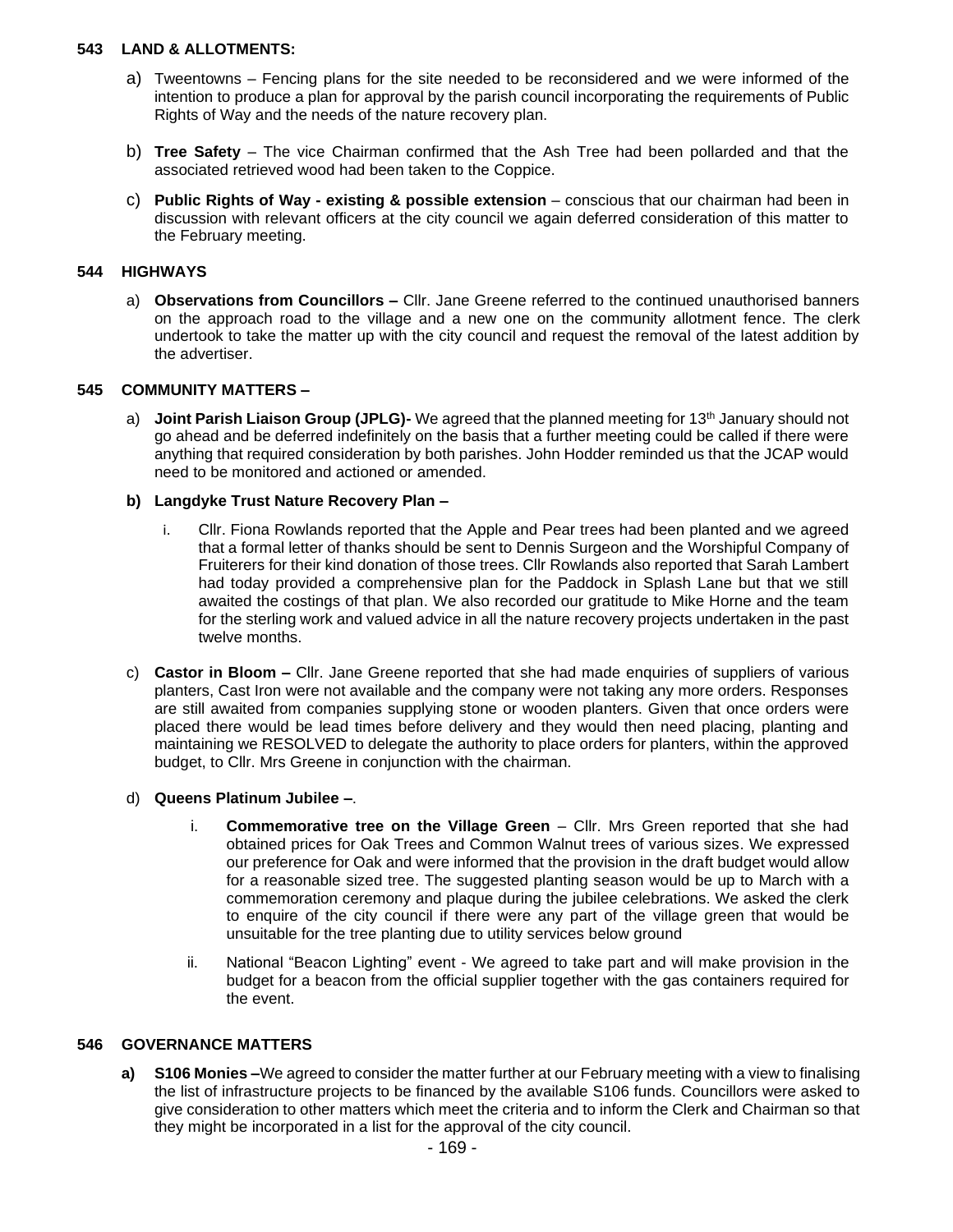- **b) Covid support group funds.** We agreed that we would like confirmation that the surplus grant paid to the Covid support group had been transferred to the Good Neighbours scheme
- **c) Finance Matters**
	- **i) Receipts and Payments report & Bank reconciliation as at 30th December 2021 -** we **RESOLVED** to accept the report provided by the Clerk as Responsible Finance Officer showing receipts of £31,846.56 and payments of £44,244.89. together with the bank reconciliation of the same date showing current reserves of £93,381.21.

### **Proposed Cllr. William Baxter seconded Cllr Jane Greene**

- **ii) Budgetary Control Report -** We noted the report predicting the outcome for the financial year and noted the potential use of approx. £15k from reserves compared £23k in the original budget.
- iii) **Draft Budget and Precept requirements for 2022/23.** We received a draft budget drawn up by the Clerk as Responsible financial Officer, according to the guidance given at the December meeting.
- We agreed to increase the provision in that draft budget to £500 for the review of our Neighbourhood Plan during the coming year.

We noted and agreed the additions to the budget for our Climate Change commitment, Wildlife Recovery Plan and projects related to the Queens Platinum Jubilee celebrations.

We **RESOLVED** to commit to keeping the precept at £81 at Band D for the second successive year. We furthermore **RESOLVED** to approve the amended budget based on projected spending of £47,695 and receipts of £37,870.81 (including precept of £29,120.81) which will require us to budget for a further reduction in reserves of £9,864.19 by that financial year end.

# **Proposed Cllr David Shaw Seconded Cllr. Steve Davies**

## **547 OFFICIAL ANNOUNCEMENTS & CORRESPONDENCE.**

- a) We noted the request from the Cricket Club to put bat Boxes on the trees at the cricket ground and gave our consent.
- b) We noted the receipt of correspondence from members of the national council for metal detecting and agreed to have this on the agenda for the next meeting if the gentlemen wished to attend. We also asked the clerk to inform them that most of our land was leased out to agricultural tenancies and had also been professionally scanned some ten years earlier.
- c) The clerk reported notice of Road Closures at the junction with the A1 at Wansford on the nights of  $24<sup>th</sup>$ to 28th January and agreed to publicise these on our Facebook page.
- **548 FUTURE AGENDA ITEMS –** None known at the closure of the meeting, other than items in these minutes.
- 549 DATE OF NEXT MEETING Thursday 3rd February, 2022.
- **550** There being no further business the chairman closed the meeting at 9.09pm.

Pohn Hask

Clerk & RFO 8<sup>th</sup> January, 2022

| <b>APPROVED BY CASTOR PARISH COUNCIL</b> |  |                                |
|------------------------------------------|--|--------------------------------|
| <b>Signature of Chairman</b>             |  | 3 <sup>RD</sup> FEBRUARY, 2022 |
| of approving meeting:                    |  |                                |